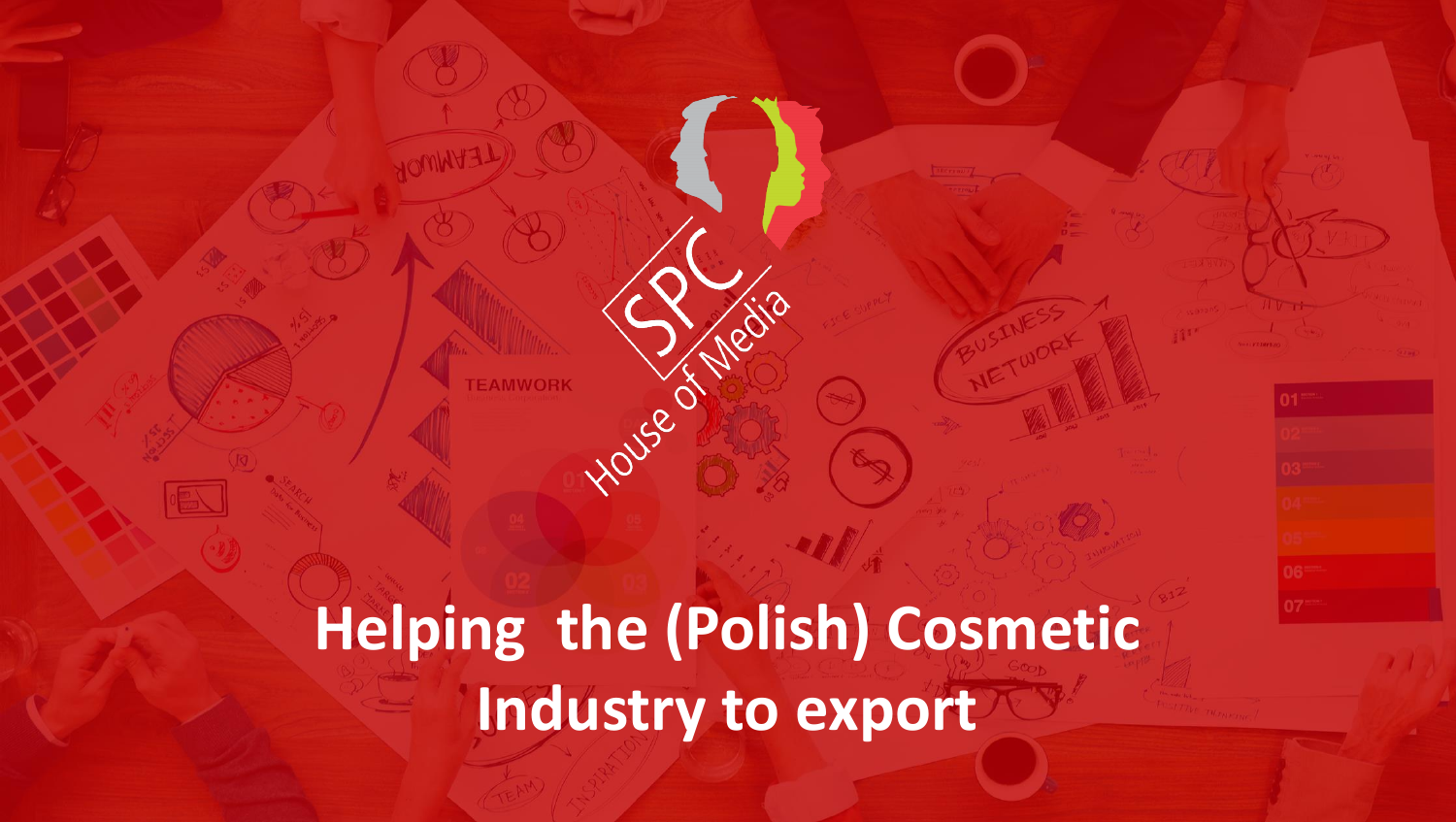#### Our business

# **1. Polishcosmetics.eu**

- **2. Communication to Polish Companies**
- **3. Fairs**
- **4. SEM Campaigns**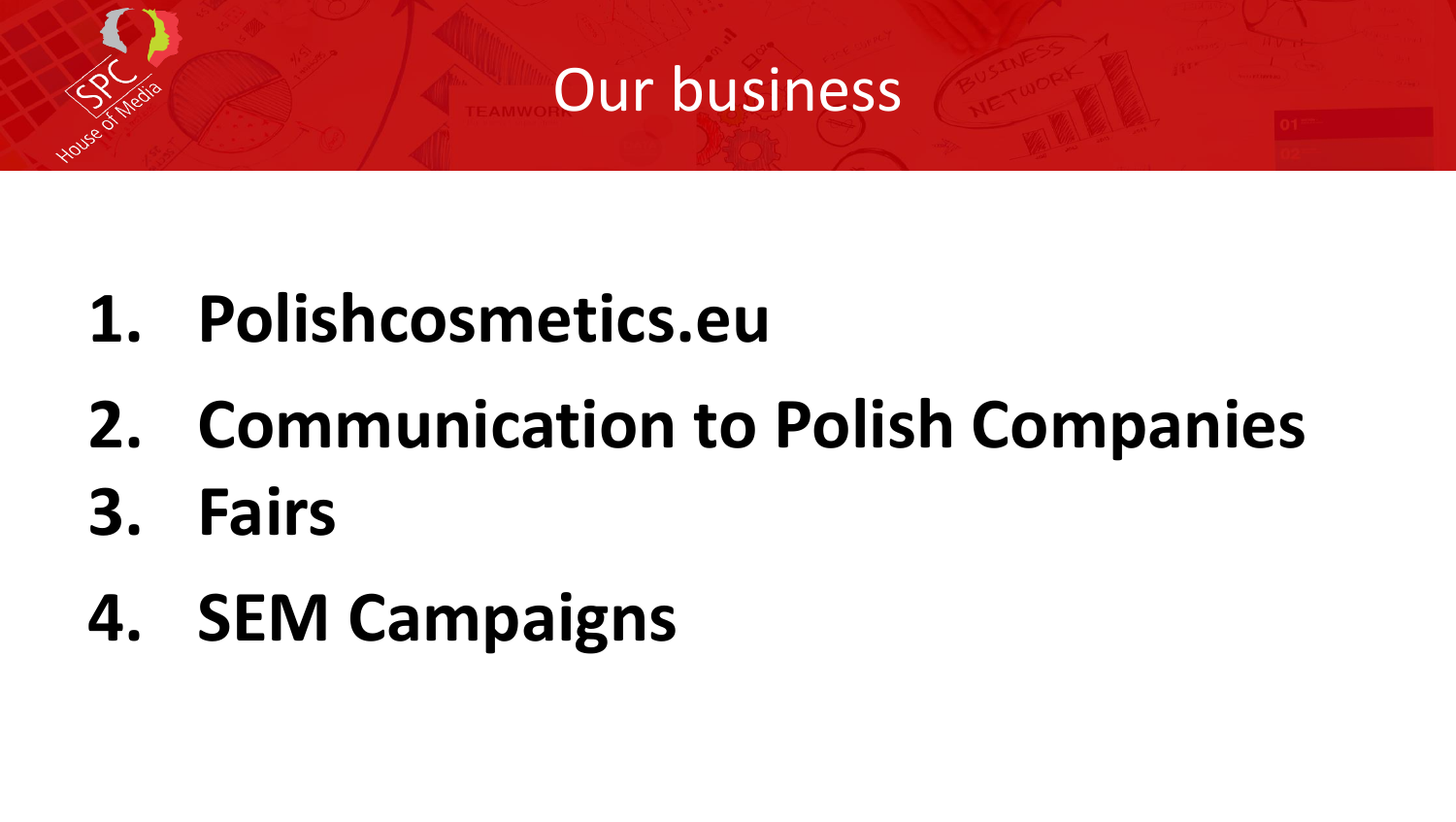# **Polishcosmetics.eu**

Our international portal helps cosmetic companies to find B2B partners in the foreign markets.

**Interesting facts:**

- ➢ About **10.000** unique users per month!
- ➢ **1 foreign subscription** to our Newsletter every day!



Wykonawca programu, firma SPC House of Media, w latach 2012-2015 organizuje szeres działań promocyjnych. Należą do nich między innymi: organizacja wyjazdów dla polskicl przedsiebiorców na najważniejsze światowe targi kosmetyczne, realizacja szkoleń i mis

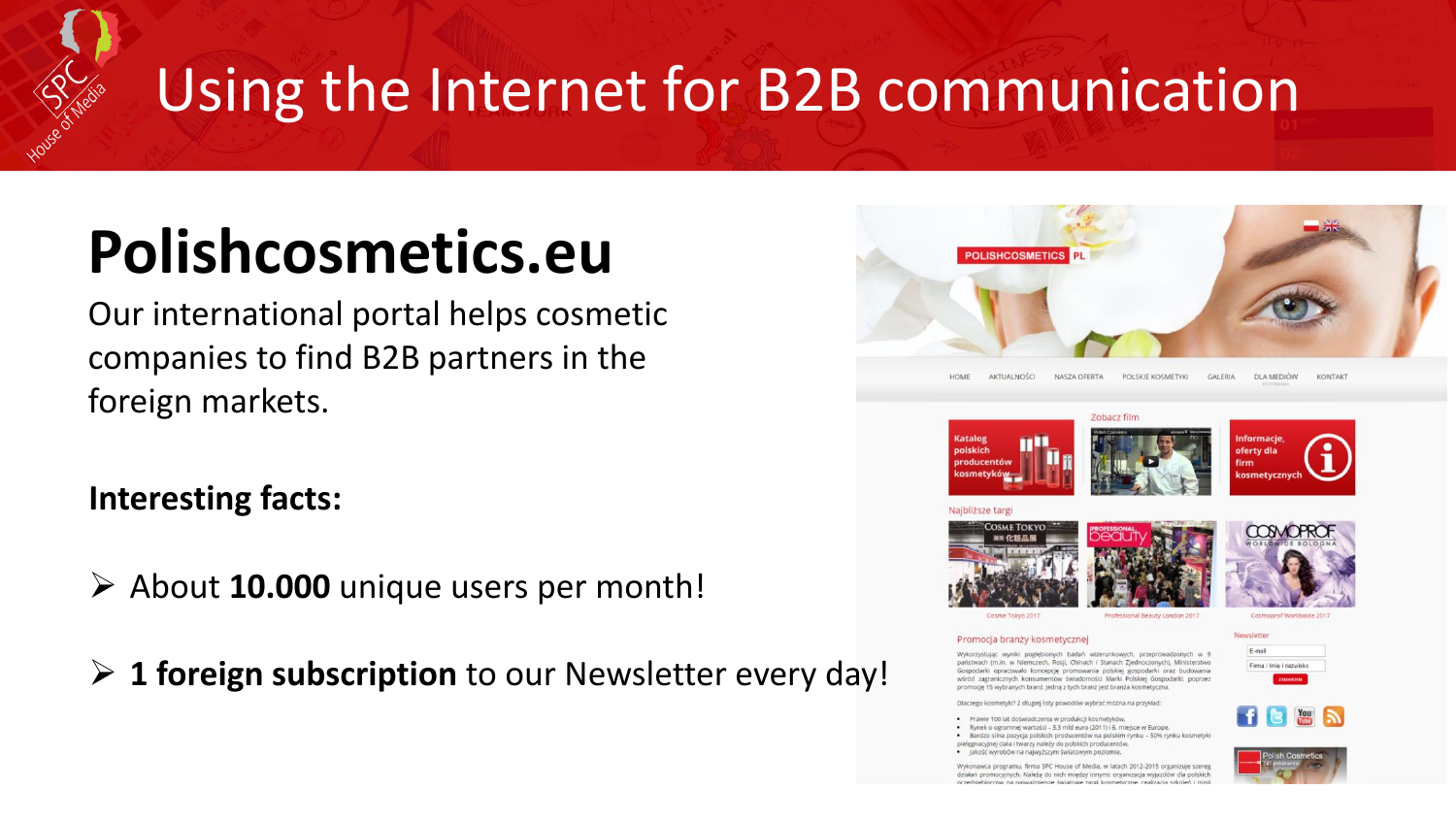### **Communication to Polish Companies**

We have a very **detailed database** to cosmetic companies in Poland.

Our **newsletters** are well known in the cosmetic market, they are an important source of new information.



#### **TARGI**

#### COSMOPROF ASIA 2018 - Już czas na rezerwację powierzchni!

Jako oficjalny partner organizatora targów zapraszamy do wystawiania się na Cosmoprof Asia Hong Kong 2018, które odbędą się w dniach 13-15 listopada br.



Zachęcamy do kontaktu i rezerwacji powierzchni targowej.

**NOVEMBER 2018** HONG KONG  $13<sup>TH</sup> - 15<sup>TH</sup>$ 

Impreza jest największym i najważniejszym wydarzeniem B2B branży kosmetycznej w regionie

i co roku przyciąga gości z całego świata, a przede wszystkim z Dalekiego Wschodu.

Jak co roku, na targach organizujemy Polski Pawilon Narodowy. Oferujemy stoiska zarówno w zabudowie indywidualnej, jak i standardowej.

Kontakt dla firm zainteresowanych zakupem powierzchni: Tomasz Sobecki, t.sobecki@spchouseofmedia.pl, tel. +48 602 324 544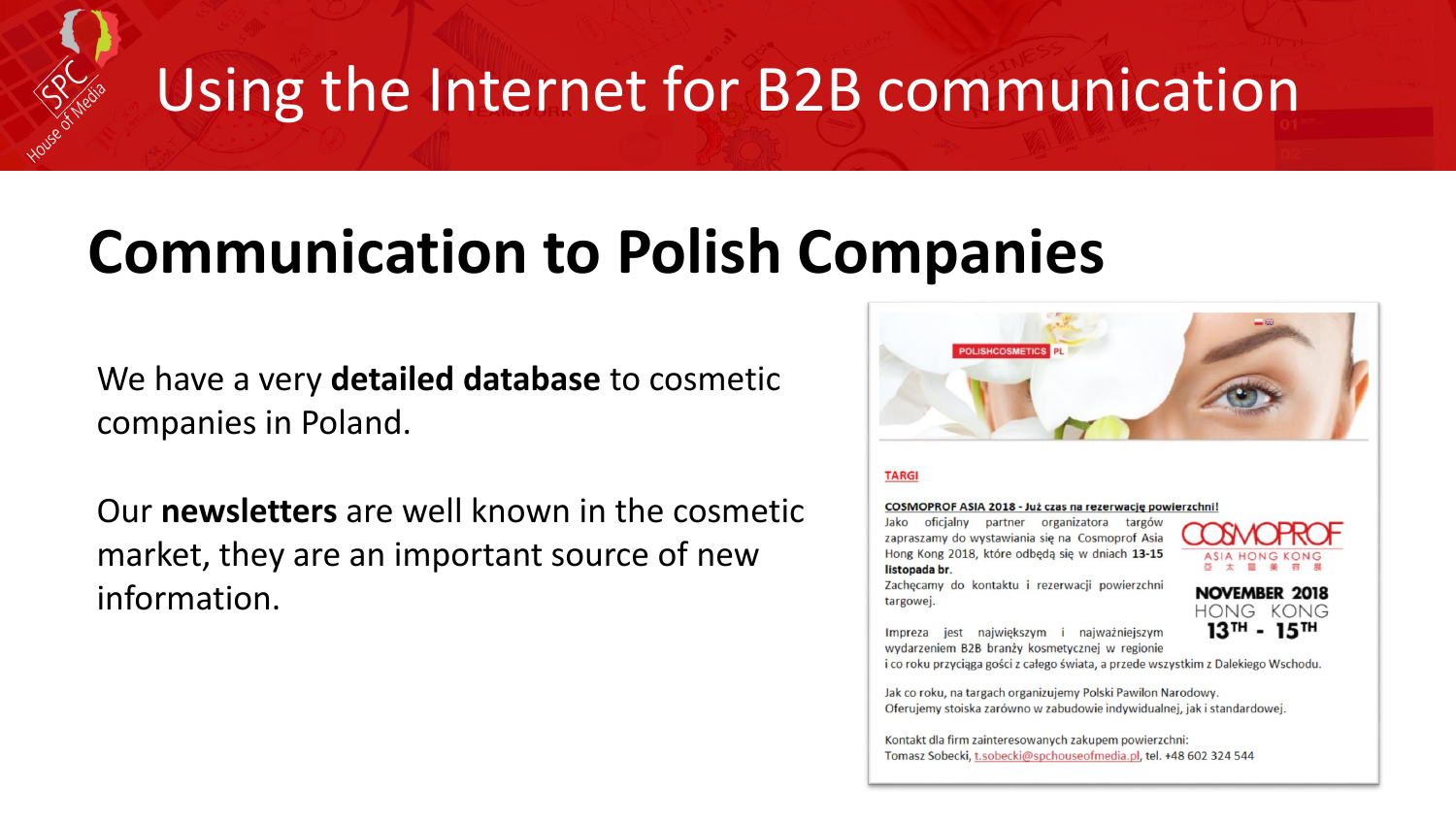# **Communication to Polish Companies**

- It was started by economic model **co-funded by UE** in 2012.
- The Polish cosmetics were **informed about activities** of the project.
- They get information about how they can **distribute** their products.
- Foreign B2B partners who are interested in their products are **contacting** us or cosmetic companies directly.
- After the end of the program the Polish companies are **financing** that project.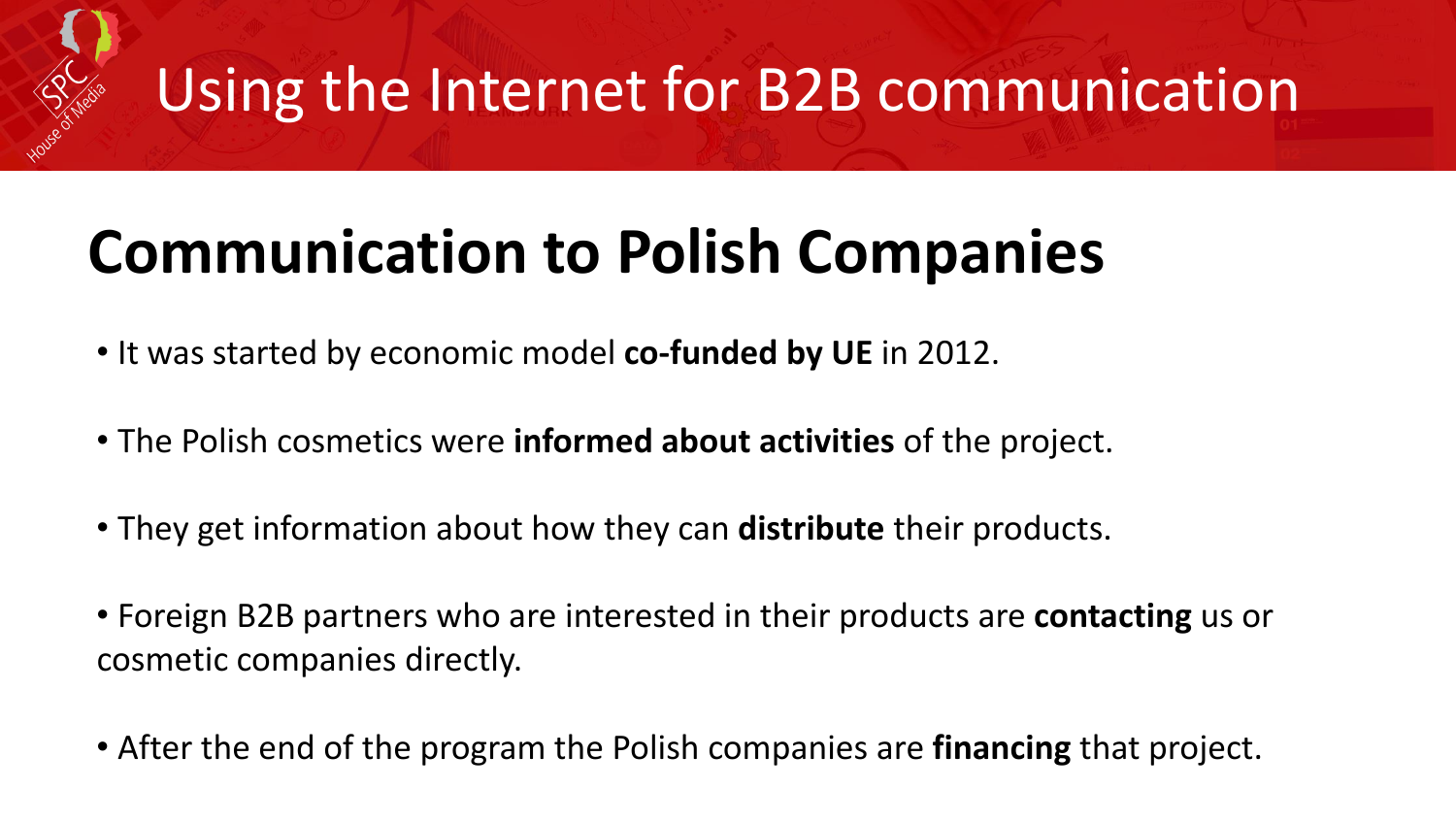

# **Fairs**

We are organizing fair stands for (Polish) cosmetic companies abroad.

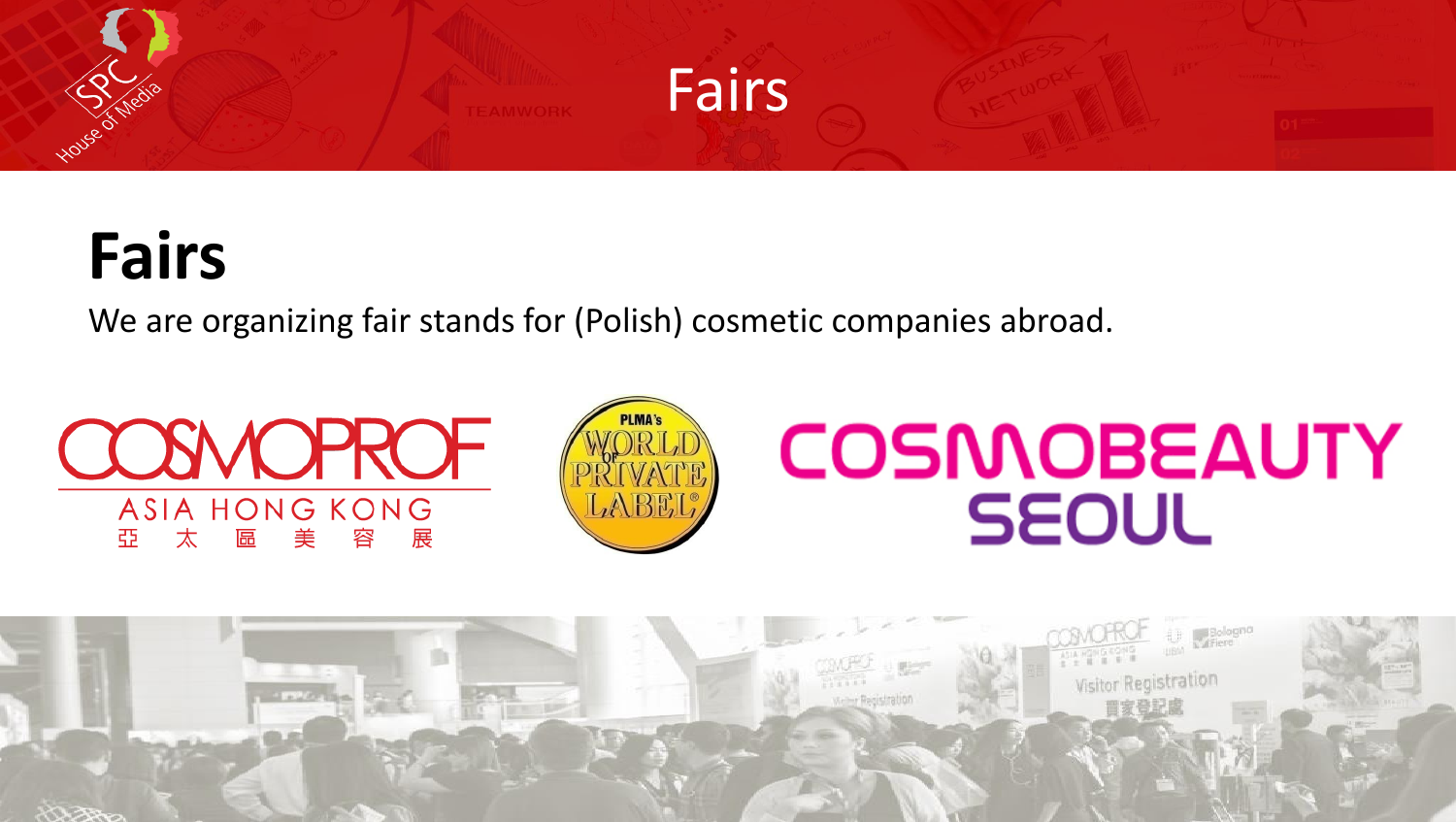### **SEM Campaigns**

We are using Google search engine, to find very targeted business partners.

Need a detergent producer? | Check our special offer! Reklama www.emarba.com We are looking for distributors, importers and resellers in Great Britain. Wide range of household chemicals. Contact us for details.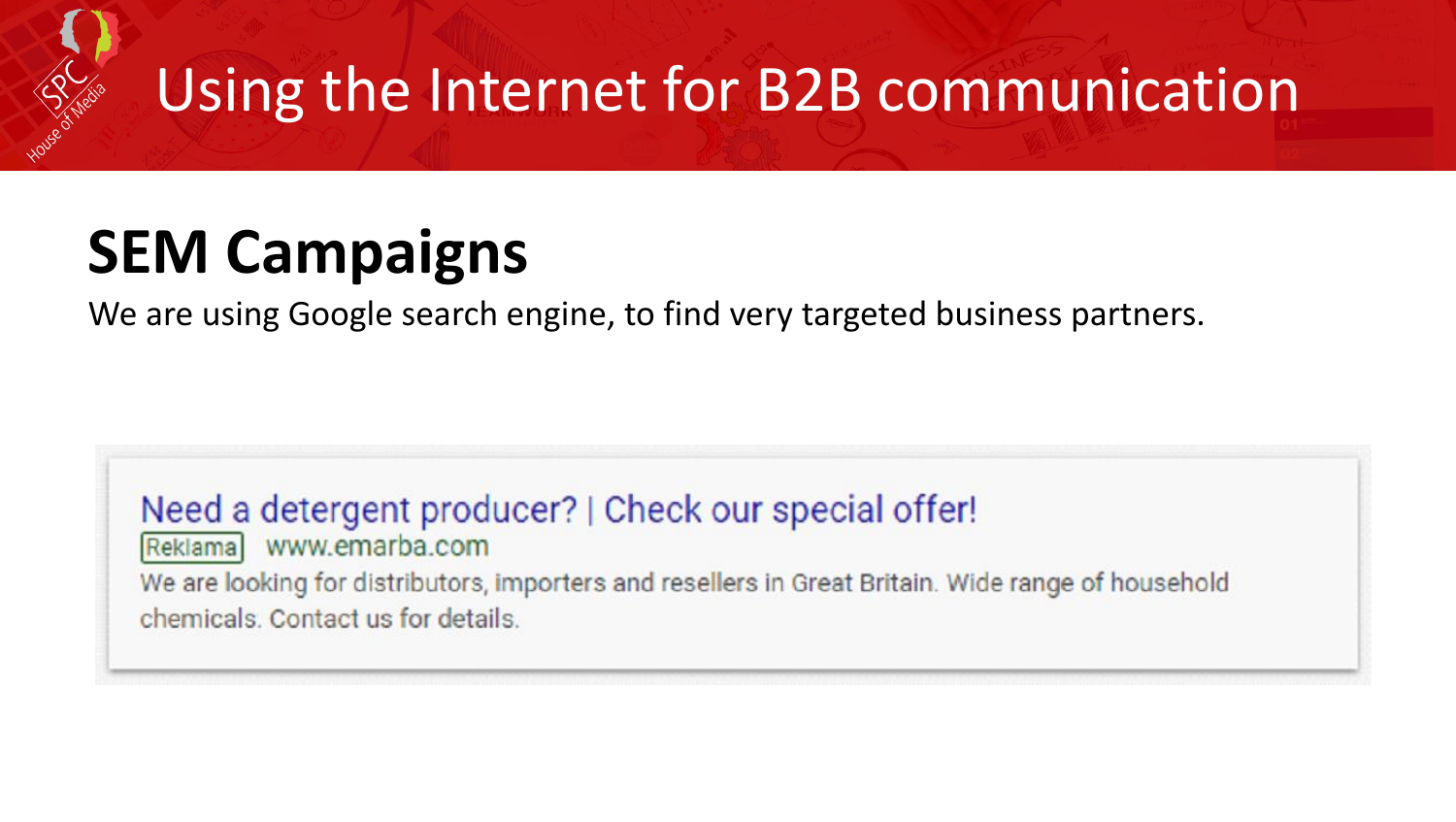# **Thank you for your TEAMWOR attention!**

www.spchouseofmedia.com

House